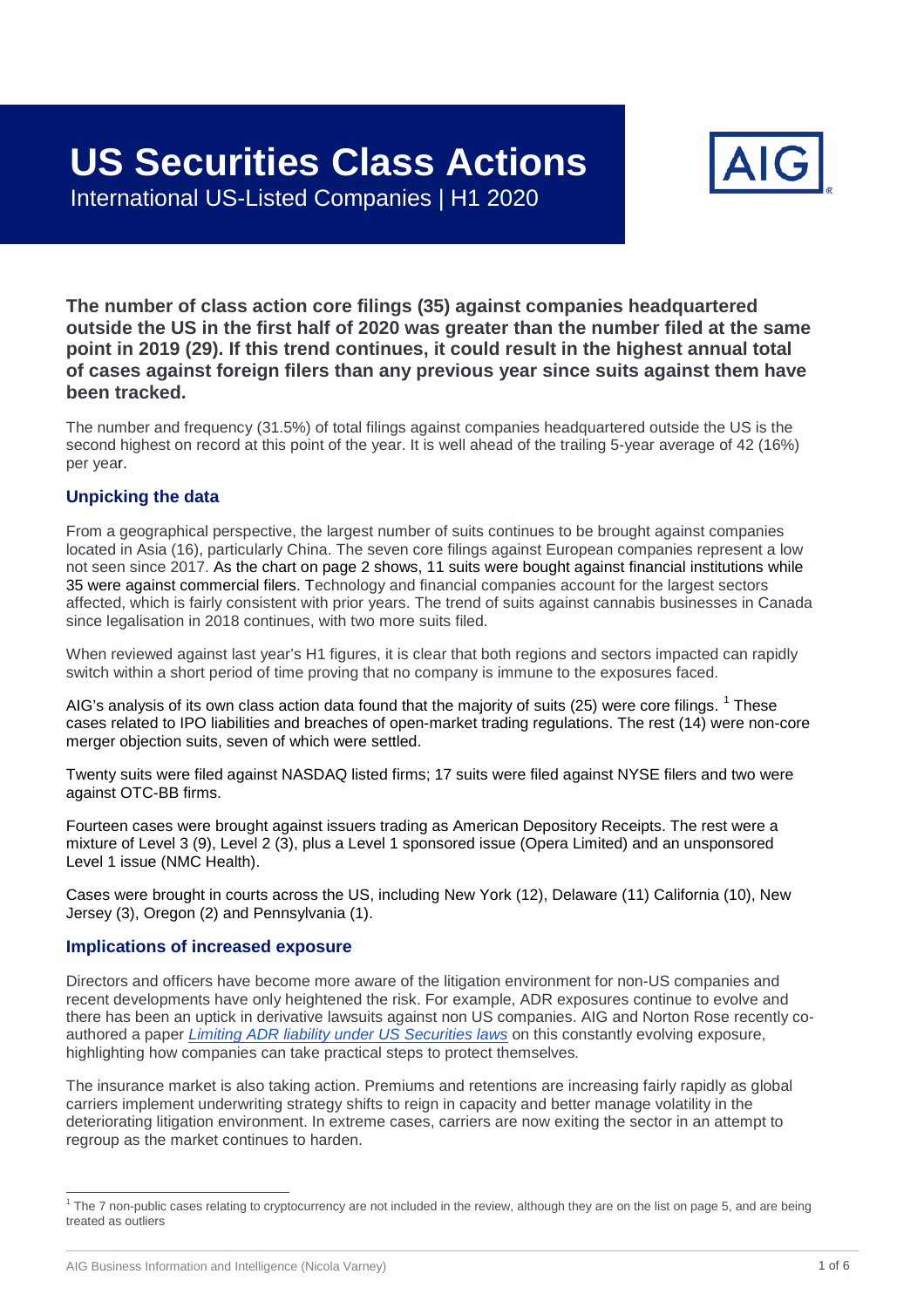Directors and officers should engage with their insurance broker and insurer early in the D&O renewal process to set expectations and discuss the options available. An insurer with plenty of claims experience will have a good understanding of the processes, participants and strategies deployed in class actions and assist in a building a robust defence, saving valuable management time during litigation and, potentially, reducing costs.

AIG's claims team has significant experience assisting international clients in the defence and settlement of securities class actions, providing helpful insight and support when directors and officers need it most.

**We hope you find these quarterly updates valuable. To receive these updates or other information on D&O claims trends from AIG, [sign up here.](http://www-109.aig.com/SignUp)**

# Class Actions H1 [2](#page-1-0)020<sup>2</sup>

**Number of Class Action Filings**  H1 2020



<span id="page-1-1"></span><span id="page-1-0"></span> <sup>2</sup> Compiled using data from Stanford School of Law – [Securities Class Action Clearinghouse,](http://securities.stanford.edu/index.html) a collaboration with Cornerstone Research and used with permission. <u>Core filings</u> are all federal securities class actions, excluding those defined as M&A filings, consolidated into one to prevent double counting.<br><sup>3</sup> All filings, not just core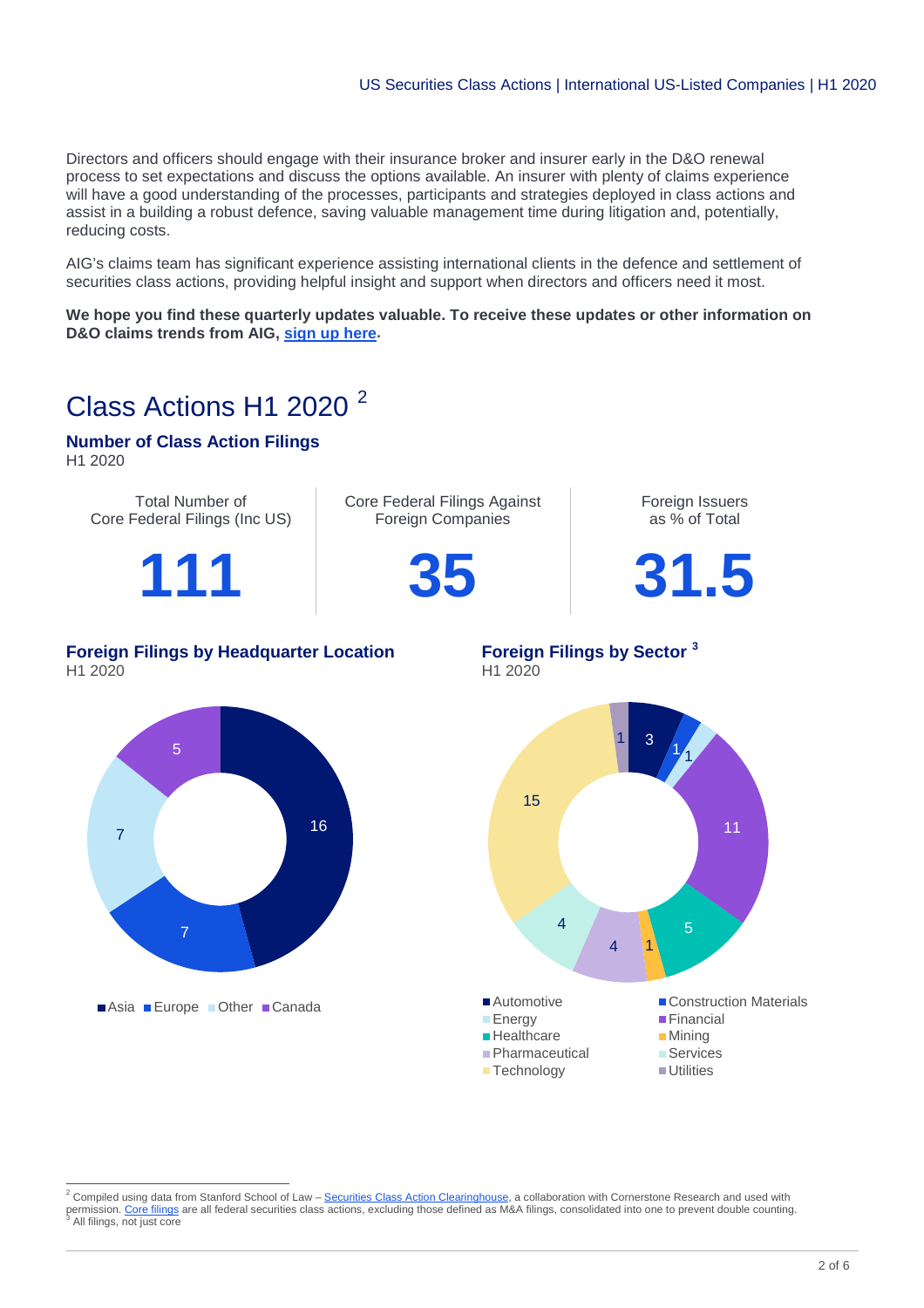# Annual Statistics 2015 – 2019 [4](#page-2-0)

## **Number of Class Action Filings**

|      | <b>Total Number</b><br>of Class Actions | <b>Class Actions</b><br><b>Against US Issuers</b> | <b>Class Actions Against</b><br>Foreign Issuers | Foreign Issuers<br>as % of Total |
|------|-----------------------------------------|---------------------------------------------------|-------------------------------------------------|----------------------------------|
| 2019 | 245                                     | 187                                               | 56                                              | 22.9                             |
| 2018 | 220                                     | 173                                               | 47                                              | 21.4                             |
| 2017 | 213                                     | 163                                               | 50                                              | 235                              |
| 2016 | 187                                     | 147                                               | 40                                              | 21.4                             |
| 2015 | 173                                     | 139                                               | 34                                              | 13.9                             |





Asia Canada Europe Other

<span id="page-2-0"></span> Compiled using data from Stanford School of Law – [Securities Class Action Clearinghouse,](http://securities.stanford.edu/index.html) a collaboration with Cornerstone Research and used with permission[. Core filings](http://securities.stanford.edu/about-the-scac.html) are all federal securities class actions, excluding those defined as M&A filings, consolidated into one to prevent double counting.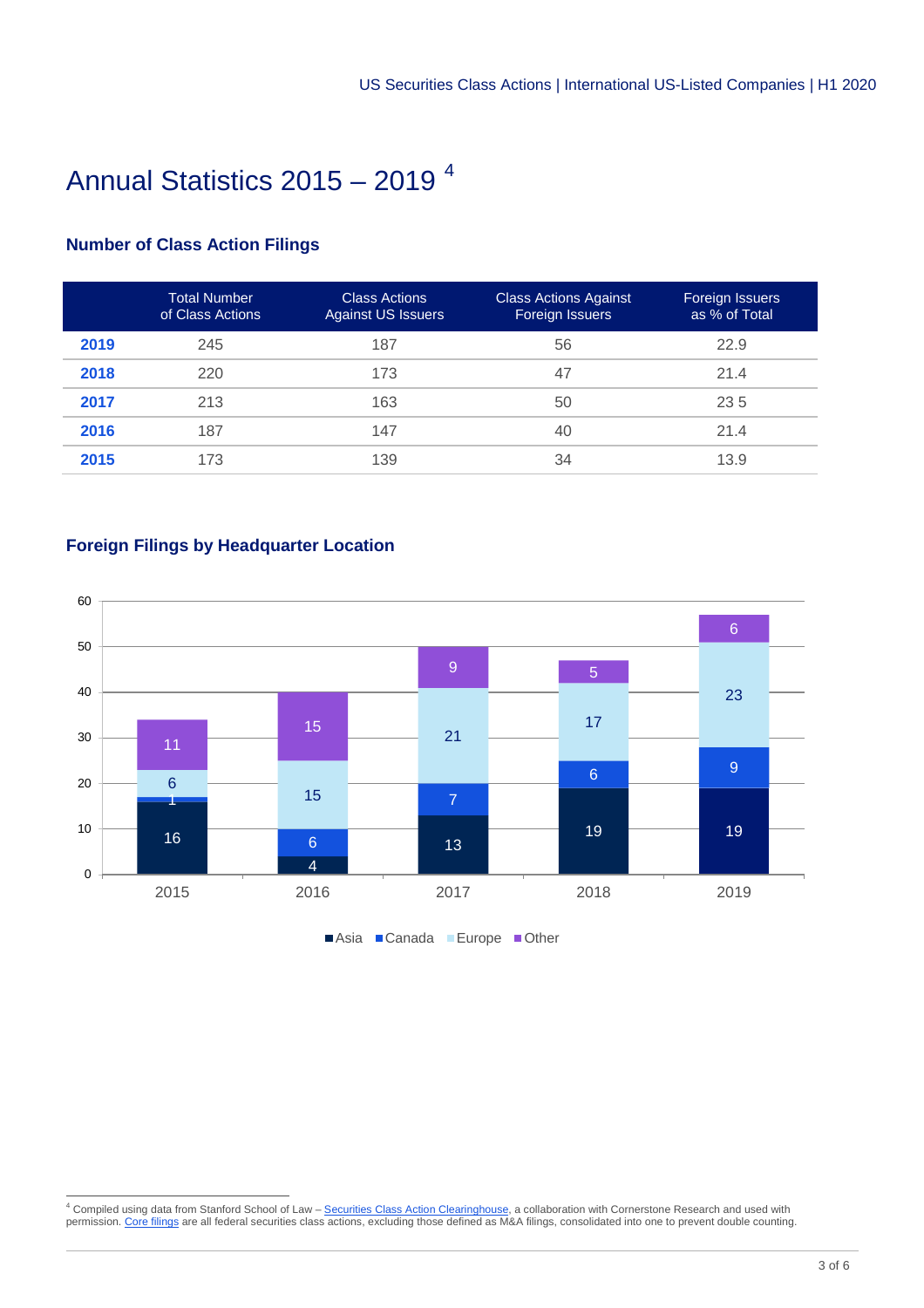# US Class Actions – International Listed Companies<sup>[5](#page-3-0)</sup>

A list of all the class actions against foreign filers in 2020

| Filing Name <sup>6</sup>                                     | <b>Filing Date</b> | <b>District Court</b> | Exchange      | <b>Ticker</b> | <b>HQ</b>         | Sector          |
|--------------------------------------------------------------|--------------------|-----------------------|---------------|---------------|-------------------|-----------------|
| Mylan N.V.                                                   | 06/26/2020         | W.D.<br>Pennsylvania  | <b>NASDAQ</b> | MYL           | United<br>Kingdom | Healthcare      |
| Cheetah Mobile, Inc: ADRs                                    | 06/25/2020         | C.D. California       | New York SE   | <b>CMCM</b>   | China             | Technology      |
| Endo International plc                                       | 06/19/2020         | D. New Jersey         | <b>NASDAQ</b> | <b>ENDP</b>   | Ireland           | Healthcare      |
| Kandi Technologies Group, Inc.                               | 06/10/2020         | C.D. California       | <b>NASDAQ</b> | <b>KNDI</b>   | China             | Consumer        |
| Hebron Technology Co., Ltd.                                  | 06/09/2020         | S.D. New York         | <b>NASDAQ</b> | HEBT          | China             | Capital Goods   |
| Qiagen N.V.                                                  | 05/29/2020         | D. Delaware           | New York SE   | QGEN          | Netherlands       | Healthcare      |
| <b>Willis Towers Watson Public</b><br><b>Limited Company</b> | 05/14/2020         | D. Delaware           | NASDAQ        | WLTW          | United<br>Kingdom | Financial       |
| Akazoo S.A.                                                  | 04/24/2020         | E.D. New York         | <b>NASDAQ</b> | SONG          | Luxembourg        | Services        |
| Phoenix Tree Holdings Limited:<br>ADRs                       | 04/24/2020         | S.D. New York         | New York SE   | <b>DNK</b>    | China             | <b>Services</b> |
| Baidu, Inc.                                                  | 04/21/2020         | N.D. California       | <b>NASDAQ</b> | <b>BIDU</b>   | China             | Services        |
| Jumei International Holding<br>Limited: ADRs                 | 04/21/2020         | N.D. California       | New York SE   | <b>JMEI</b>   | China             | Services        |
| <b>GSX Techedu Inc. ADRs</b>                                 | 04/17/2020         | D. New Jersey         | New York SE   | <b>GSX</b>    | China             | Services        |
| iQIYI, Inc:ADRs                                              | 04/16/2020         | E.D. New York         | <b>NASDAQ</b> | IQ            | China             | Services        |
| Mylan N.V.                                                   | 04/13/2020         | D. Delaware           | <b>NASDAQ</b> | MYL           | United<br>Kingdom | Healthcare      |
| E-House (China) Holdings Limited:<br>ADRs                    | 04/09/2020         | S.D. New York         | New York SE   | EJ            | China             | Services        |
| <b>FGL Holdings</b>                                          | 04/09/2020         | D. Delaware           | New York SE   | FG            | Cayman<br>Islands | Financial       |
| Silver Lake Group, L.L.C: Intelsat<br>S.A.                   | 04/07/2020         | N.D. California       | New York SE   | T             | Luxembourg        | Services        |
| Tufin Software Technologies Ltd.                             | 04/06/2020         | C.D. California       | New York SE   | <b>TUFN</b>   | Israel            | Technology      |
| Block.One                                                    | 04/03/2020         | S.D. New York         | N/A           | N/A           | N/A               | N/A             |
| <b>BProtocol Foundation</b>                                  | 04/03/2020         | S.D. New York         | N/A           | N/A           | Israel            | Technology      |
| <b>HDR Global Trading Limited</b>                            | 04/03/2020         | S.D. New York         | N/A           | N/A           | Other             | Financial       |
| KayDex Pte. Ltd.                                             | 04/03/2020         | S.D. New York         | N/A           | N/A           | Singapore         | Financial       |
| KuCoin                                                       | 04/03/2020         | S.D. New York         | N/A           | N/A           | Singapore         | Financial       |
| Status Research & Development<br>GmbH                        | 04/03/2020         | S.D. New York         | N/A           | N/A           | Switzerland       | Technology      |

<span id="page-3-1"></span><span id="page-3-0"></span> <sup>5</sup> Compiled using data from Stanford School of Law – [Securities Class Action Clearinghouse,](http://securities.stanford.edu/index.html) a collaboration with Cornerstone Research and used with permission. <u>Core filings</u> are all federal securities class actions, excluding those defined as M&A filings, consolidated into one to prevent double counting.<br><sup>6</sup> ADRs = <u>American Depositary Receipts</u>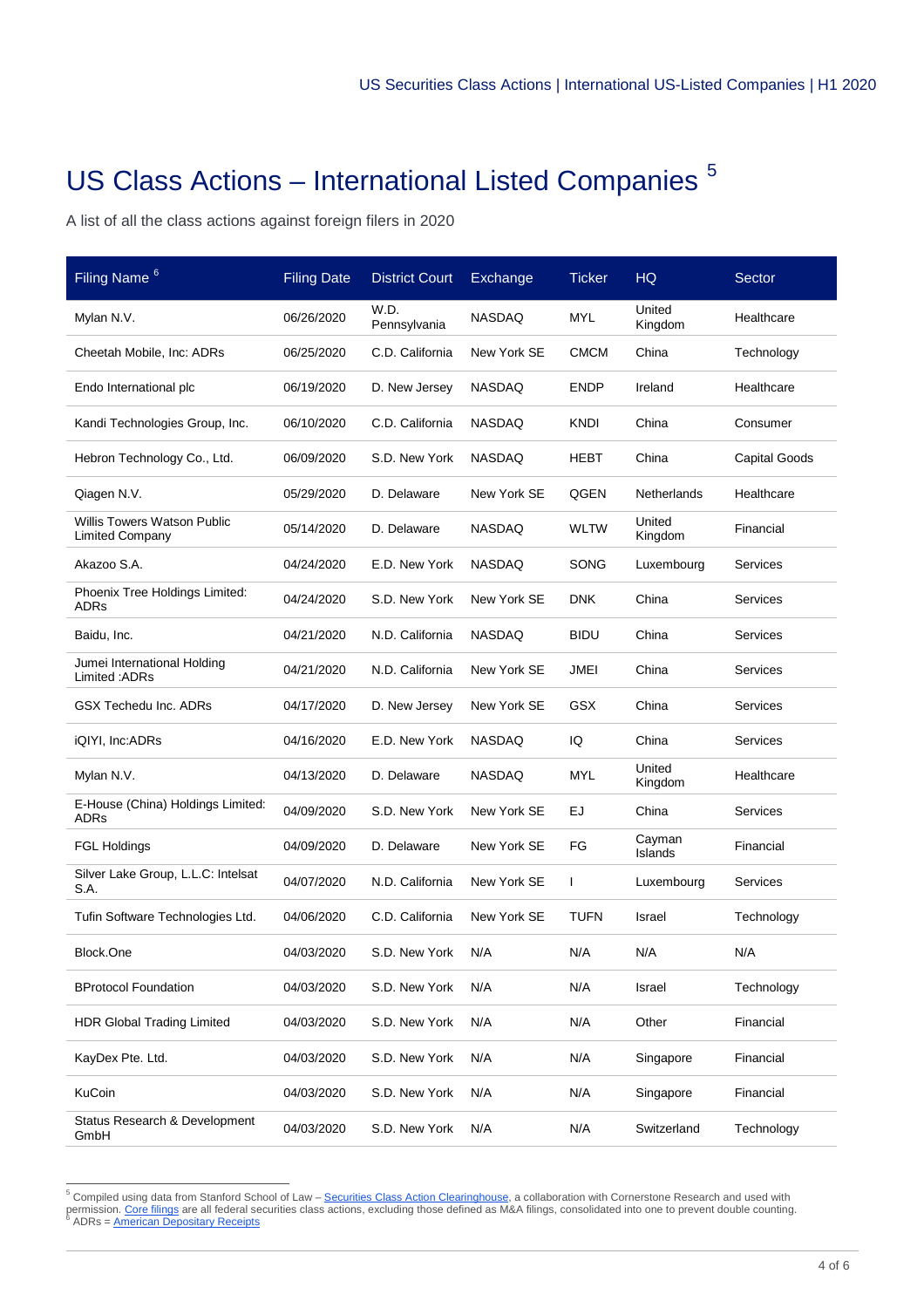| Filing Name <sup>6</sup>                      | <b>Filing Date</b> | <b>District Court</b> | Exchange      | <b>Ticker</b> | HQ                               | <b>Sector</b>          |
|-----------------------------------------------|--------------------|-----------------------|---------------|---------------|----------------------------------|------------------------|
| <b>Tron Foundation</b>                        | 04/03/2020         | S.D. New York         | N/A           | N/A           | Singapore                        | Technology             |
| Golden Star Resources Ltd.                    | 04/01/2020         | C.D. California       | New York SE   | GSS           | Canada                           | <b>Basic Materials</b> |
| DouYu International Holdings<br>Limited: ADRs | 03/24/2020         | C.D. California       | <b>NASDAQ</b> | <b>DOYU</b>   | China                            | Services               |
| XP Inc.                                       | 03/21/2020         | E.D. New York         | <b>NASDAQ</b> | ХP            | <b>Brazil</b>                    | Financial              |
| Delphi Technologies PLC                       | 03/18/2020         | D. Delaware           | New York SE   | <b>DLPH</b>   | United<br>Kingdom                | Consumer               |
| <b>Front Yard Residential Corporation</b>     | 03/18/2020         | D. Delaware           | New York SE   | RESI          | Other                            | Financial              |
| Cronos Group Inc.                             | 03/11/2020         | E.D. New York         | <b>NASDAQ</b> | CRON          | Canada                           | Healthcare             |
| NMC Health Plc: ADRs                          | 03/10/2020         | C.D. California       | OTC-BB        | <b>NMHLY</b>  | United<br>Kingdom                | Healthcare             |
| Gilat Satellite Networks Ltd.                 | 03/06/2020         | D. Delaware           | <b>NASDAQ</b> | GILT          | Israel                           | Technology             |
| PharmaCielo Ltd.                              | 03/06/2020         | C.D. California       | OTC-BB        | <b>PCLOF</b>  | Canada                           | Healthcare             |
| Tilray, Inc.                                  | 03/06/2020         | E.D. New York         | <b>NASDAQ</b> | <b>TLRY</b>   | Canada                           | Healthcare             |
| Canaan, Inc: ADRs                             | 03/04/2020         | D. Oregon             | <b>NASDAQ</b> | CAN           | China                            | Technology             |
| Luckin Coffee Inc: ADRs                       | 02/13/2020         | S.D. New York         | <b>NASDAQ</b> | LK            | China                            | Services               |
| SORL Auto Parts, Inc.                         | 02/13/2020         | D. Delaware           | <b>NASDAQ</b> | <b>SORL</b>   | China                            | Consumer               |
| Sasol Limited: ADRs                           | 02/05/2020         | S.D. New York         | New York SE   | <b>SSL</b>    | South Africa                     | Energy                 |
| AquaVenture Holdings Limited                  | 02/04/2020         | D. Delaware           | New York SE   | WAAS          | <b>British Virgin</b><br>Islands | <b>Utilities</b>       |
| <b>Westpac Banking Corporation:</b><br>ADRs   | 01/30/2020         | D. Oregon             | New York SE   | <b>WBK</b>    | Australia                        | Financial              |
| Opera Limited: ADRs                           | 01/24/2020         | S.D. New York         | <b>NASDAQ</b> | <b>OPRA</b>   | Other                            | Technology             |
| Qudian Inc.: ADRs                             | 01/22/2020         | S.D. New York         | New York SE   | QD            | China                            | Financial              |
| Central European Media<br>Enterprises Ltd.    | 01/21/2020         | D. Delaware           | <b>NASDAQ</b> | <b>CETV</b>   | Bermuda                          | Services               |
| 500.com Limited                               | 01/15/2020         | D. New Jersey         | New York SE   | <b>WBAI</b>   | China                            | Services               |
| Wright Medical Group N.V.                     | 01/15/2020         | D. Delaware           | NASDAQ        | <b>WMGI</b>   | Netherlands                      | Healthcare             |